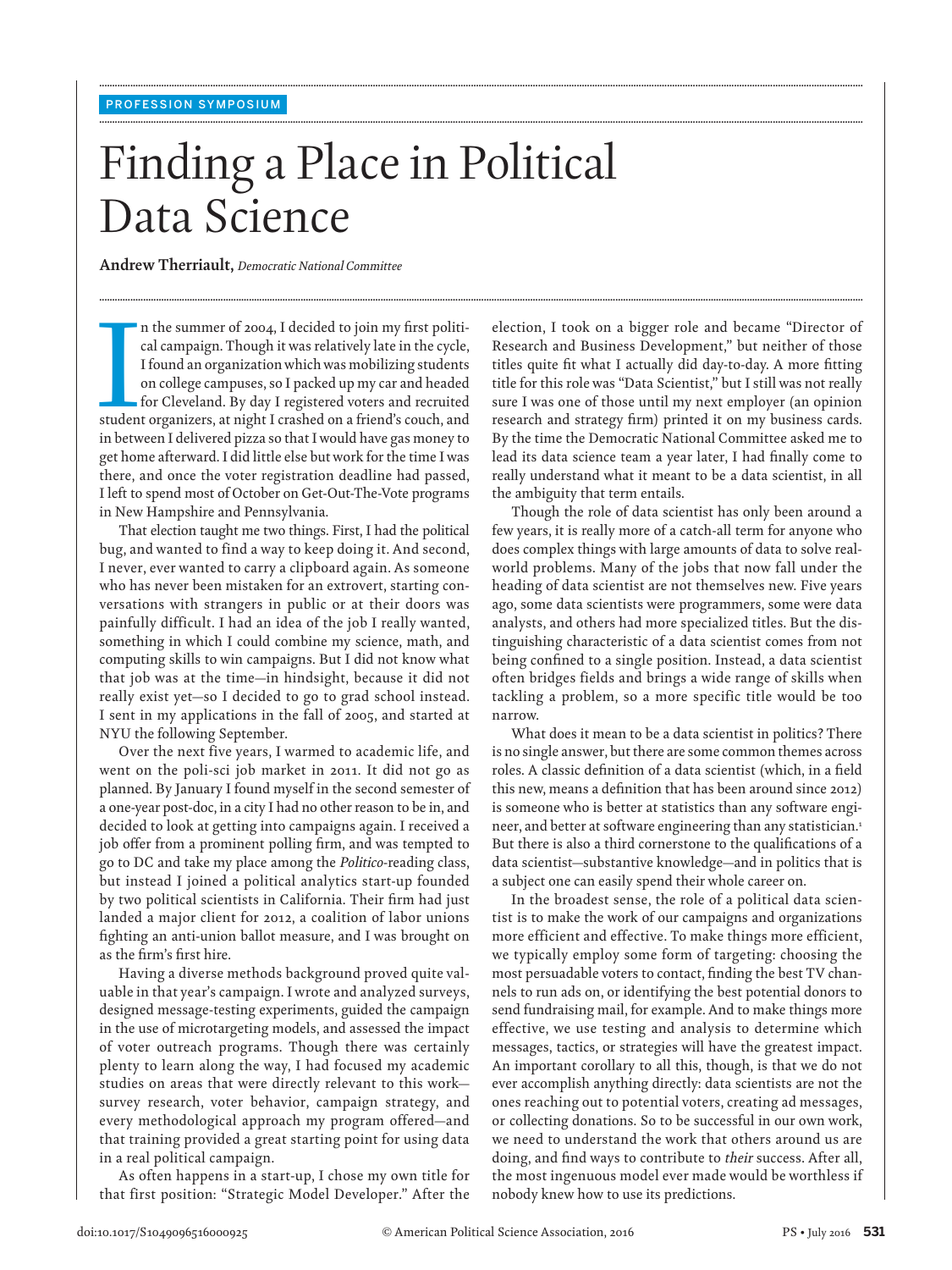#### Profession Symposium: *Careers Outside Academia* **........................................................................................................................................................................................................................................................................................................**

 In more specific terms, the methodologies we employ include predictive modeling, survey and field experiments, public opinion research, and observational analysis. Less glamorous but equally important, though, is the more fundamental work of collecting, organizing, and transforming large amounts of messy data. Part of this skillset involves the use of database systems and data processing tools (most notably SQL, Hadoop, and more recently Spark) to work with datasets that Most people who work in political data have an undergrad's level of stats knowledge at best, while their more technical skills have been learned mainly on the job. By contrast, having spent the better part of a decade studying these topics at a deeper level, I was able to start at a high level and advance quickly from there. To be sure, I did not know everything I needed to know when I started—far from it! But I did have a solid base of technical skills to start from, and enough

### *We do not have the luxury of choosing to work on problems that have clean solutions, or the time to spend years refining answers—in this field, a dissertation is a great example of what not to do.*

**........................................................................................................................................................................................................................................................................................................**

are far too large and complex for Stata or R.<sup>2</sup> But there is also a philosophical element to this work. Opportunities to practice ideal research design are incredibly rare, so making the most of whatever data you have available is key to being productive, and the best data scientists are those who are comfortable making compromises while consciously working to mitigate their downsides.

 This is one aspect in which political data science differs greatly from academic political science: the relative weighting of pragmatism and perfectionism. And it is one that can often hinder academics who make the leap to politics, as it requires a retraining of the instincts learned through many years of graduate school. The things most of us work on every day involve a degree of compromise that would get us thrown out of an academic job talk, because the obsessive approach required to prepare for that event would never work in this context. We do not have the luxury of choosing to work on problems that have clean solutions, or the time to spend years refining our answers—in this field, a dissertation is a great example of what *not* to do. Instead, our mission is to find the best solution to a problem given the time and resources available. The value of our expertise is often in knowing the limitations of what we can do, then coming as close to that line as possible.

 I have always enjoyed working on messy problems more than clean ones, and perhaps that is why I am a better data scientist than I was an academic. But my transformation from job market leftover to lead data scientist for a national political party was surprisingly fast, which speaks to the unique characteristics of this field. For one, the political workforce turns over at a much faster rate than almost any other, so it is possible to advance quickly with the right mix of hard work and good luck. And my timing was ideal: the kind of work I do was almost unheard of in 2008, but by 2012 it had become common to many campaigns (on our side, at least), and in 2016 its domain will expand even further. This is in part a function of knowledge and cultural development, but it is also a function of technological capacity, as our ability to work with data goes hand in hand with our ability to learn from it. With this growth in the scope and scale of political data science, there was an ever-growing need for people with the sort of skills that I had gained in my political science training.

knowledge of both research and politics to build on going forward.

 While the field of political data science has grown and matured over the past few years—and I am sure there will be much tougher competition for my job by the time I move on there will still be opportunities for technically-skilled political scientists for many years to come. Every election cycle brings in a new crop of talent, who often come with greater technical ability than the people hiring them. There will always be a need for those who can bridge the substantive and technical sides of politics, and among that set of individuals, quantitatively-trained political scientists are well-positioned to continue driving the campaign industry forward. Field and survey experiments, for instance, are becoming a standard part of many campaigns' messaging, voter contact, and fundraising strategies, and a political scientist's training could help to not only design those tests but also to determine what should be tested in the first place.

 For students thinking of working in "applied politics," the choices you make now—which classes to take, which methods to learn, which research areas to focus on—can have a big impact on both your immediate value and your long-term potential as a data scientist. From a substantive standpoint, a background in electoral politics and public opinion are essential. But just as important is a wide-ranging methodological training, particularly in statistical modeling, experimental research, and survey methods. Students would also be well-advised to look outside of the traditional political science curriculum to build up their computing and research skills:

- Conferences and meetings which bring together academics and practitioners, such as those hosted by the American Association for Public Opinion Research and its regional chapters, are a great opportunity to learn more about what applied research looks like in practice.
- For those in departments with limited methodological offerings, there are plenty of opportunities to learn through books and blog tutorials, free online courses from sites like Coursera and Udacity, and industry conferences like PyData and Spark Summit (both of which offer free video archives of past events).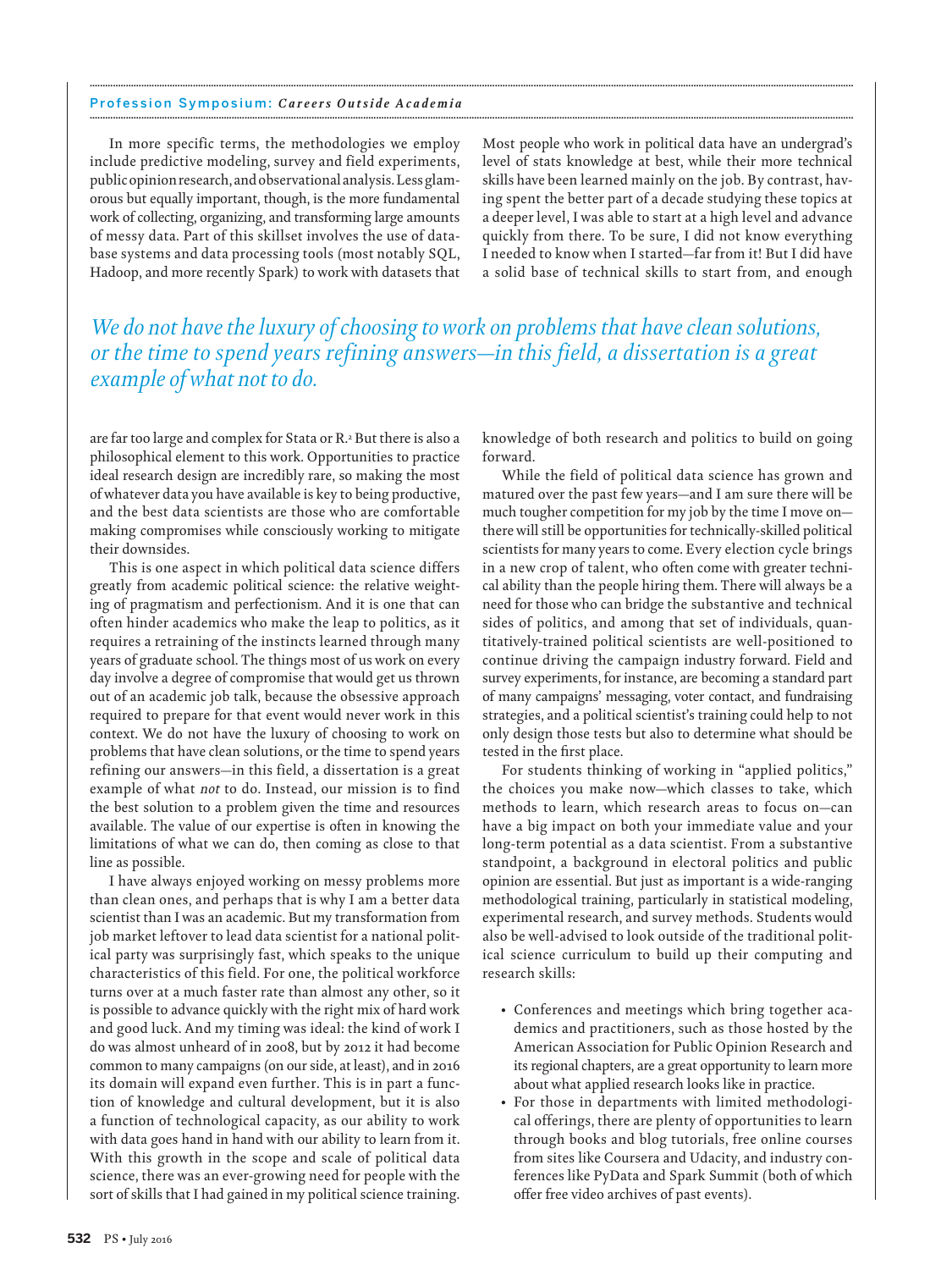• The field of machine learning should be high on any future data scientist's list, as this approach to modeling and analysis is quickly overtaking the more traditional models of statistics and econometrics in popularity. recent grad student. Much like academia, success in this field requires a level of drive and passion that borders on pathological, because the tangible rewards are seldom in proportion to the amount of work put in.

### *To be sure, I did not know everything I needed to know when I started—far from it! But I did have a solid base of technical skills to start from, and enough knowledge of both research and politics to build on going forward.*

**........................................................................................................................................................................................................................................................................................................**

**........................................................................................................................................................................................................................................................................................................**

Books like *Machine Learning* by Peter Flach and *Python Machine Learning* by Sebastian Raschka provide introductions to the field that should be very accessible to anyone with a semester or two of quantitative methods training.

 More broadly, knowledge of general-purpose programming languages (especially Python), database principles and usage, and software development processes are all key to becoming a successful data scientist, so a few well-timed computer science courses could really give students a head start.

 You should also be prepared for the many challenges you will face in making the transition from academia to politics. As mentioned above, the pragmatic approach that is inherent to political data science will be an inevitable culture shock, no matter how much you try to prepare. You will need to learn to work more quickly than you are comfortable with, and you will have to call things complete without a chance to polish them, and you will sometimes make mistakes because of this. You will also need to swallow pride on occasion. Though you may have "Dr." in front of your name, when you start, there will be plenty of things you cannot do that your eighteen yearold interns can. You will not last very long unless you are able to listen, take feedback, and ask for help when you need it.

 As a final dose of reality, I should note that the political job market does bear some unfortunate similarity to the academic one. The number of jobs is limited, and no matter how great your qualifications, your chance of getting a good one often comes down to timing, connections, and outright luck. And if you do manage to find such a position, the long hours and modest compensation will seem familiar to any

 Or to put it another way: political data science is like any other job in politics. Nobody gets into this industry for the money or quality of life, and not many stay in it for more than two or three campaign cycles. But on the plus side, the broader data science field is booming, and the training and experience you get in politics is among the best you could hope for. The pace, variety, and autonomy in a political data scientist's workload is far beyond that found in any other industry, and the people you will work with are some of the smartest you will ever meet. All of that ultimately makes you a much better all-around data scientist. So even if you do wind up working in the private sector after a few years, the experience is great preparation for whatever you choose to do next. And you do get a chance to change the world in the meantime—I would say that counts for something.

#### **ACKNOWLEDGMENTS**

 The author would like to thank Jonathan Nagler, Josh Tucker, Pat Egan, John Geer, Mike Alvarez, Peter Foley, Elizabeth Sena, Anna Greenberg, Andrew Brown, Hilary Keller, and countless others for their support throughout the process that led to this article.

#### **N O T E S**

- 1. Credit for this definition goes to Josh Wills. Other proposed definitions include "a statistician who lives in San Francisco," "a data analyst who uses a Mac," and "someone who is worse at statistics than any statistician, and worse at software engineering than any software engineer." I prefer Wills' definition for obvious reasons.
- 2. A nationwide voter list, for example, contains roughly 200 million rows and dozens or hundreds of variables, making it several orders of magnitude greater than even the largest datasets you are likely to see in grad school.